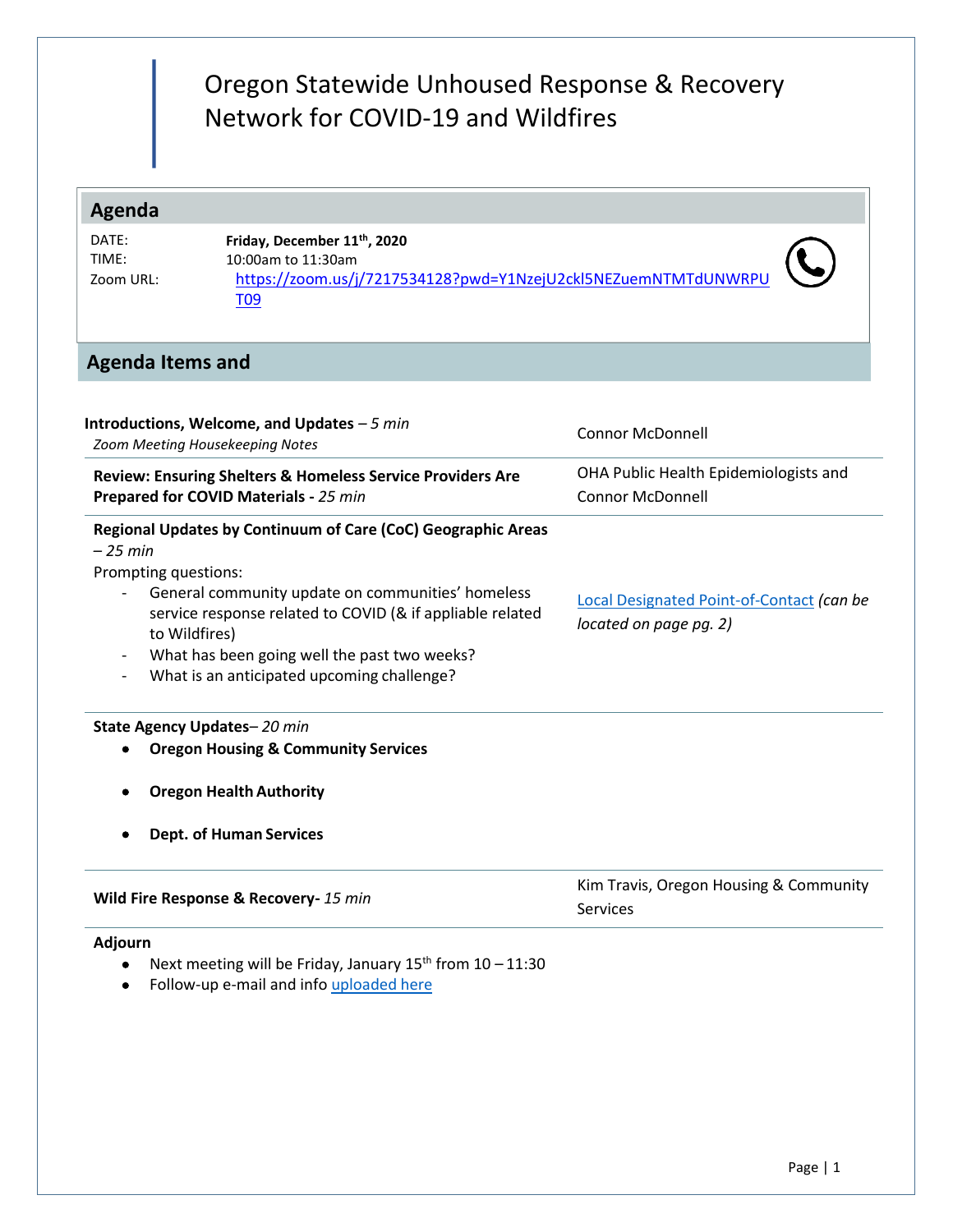#### Meeting Discussion:

#### **Ensuring Shelters & Homeless Service Providers Are Prepared for COVID Materials: Orion McCotter and Neeti Vyas**

- o The communications toolkit is attached which includes the Shelter Infection Control Checklist, the simple request, and other important information *Attached, "12-10-2020 Notice-Shelters-Toolkit"*
- o These materials are also available on the Oregon Statewide Unhoused Response & Recovery webpage here: [https://www.oregon.gov/ohcs/get](https://www.oregon.gov/ohcs/get-involved/Pages/oregon-unhoused-response-recovery-network-covid-19-wildfires.aspx)[involved/Pages/oregon-unhoused-response-recovery-network-covid-19](https://www.oregon.gov/ohcs/get-involved/Pages/oregon-unhoused-response-recovery-network-covid-19-wildfires.aspx) [wildfires.aspx](https://www.oregon.gov/ohcs/get-involved/Pages/oregon-unhoused-response-recovery-network-covid-19-wildfires.aspx)

**Emergency Solutions Grant COVID (ESG-CV) Request for Application is currently open with applications due by 12/27/2020 by 3:00 pm (PST).** The pre-application webinar, PowerPoint, and all materials related to the opportunity can be found on our procurement [webpage](https://www.oregon.gov/ohcs/procurement/Pages/procurement-opportunities.aspx)  [here](https://www.oregon.gov/ohcs/procurement/Pages/procurement-opportunities.aspx) under the RFA 6041 tab. For RFA specific questions please reach out to the single point of contact at [OHCS.Contracts@oregon.gov](mailto:OHCS.Contracts@oregon.gov)

#### **Regional Updates**

| <b>COVID-19 Homeless Populations Taskforce</b><br>Statewide Regional Updates - December 11, 2020 |         |                     |                                                                                                                                                                                                                                                                                                                                                                                                                                                                                                                                                                            |  |
|--------------------------------------------------------------------------------------------------|---------|---------------------|----------------------------------------------------------------------------------------------------------------------------------------------------------------------------------------------------------------------------------------------------------------------------------------------------------------------------------------------------------------------------------------------------------------------------------------------------------------------------------------------------------------------------------------------------------------------------|--|
|                                                                                                  |         |                     |                                                                                                                                                                                                                                                                                                                                                                                                                                                                                                                                                                            |  |
| OR 500 -<br><b>Eugene</b><br>Springfield/<br><b>Lane County</b><br>CoC                           | Lane    | Sarai<br>Johnson    | Standing NCS, many being used<br>for quarantine. A few positive<br>cases have applied more pressure<br>on the local Public Health officials.<br>Dialing in what is working and<br>where can be improved. Semi-<br>implemented Camp CDC<br>guidelines, mostly because of<br>capacity. Lack of hygiene and<br>other services are not currently<br>available n local camp sites.                                                                                                                                                                                              |  |
| OR 502-<br>Medford,<br>Ashland,<br>Jackson<br><b>County CoC</b>                                  | Jackson | Connie<br>Wilkerson | MAASTT is helping to move from<br>evacuation site and resources can<br>be consolidated. 40 households<br>per week being served. 300+<br>currently still in shelter, hoping to<br>have all completed by February.<br>Road Valley Resources prior to<br>MASTT to help meet needs quickly,<br>but very stained within capacity.<br>Request to state for added<br>resources to help with capacity.<br>Campground is no really<br>temporary, 60 households on site<br>and the site is expanding. Hygiene<br>and daily meal delivery seems to<br>be working well. Temp shelters, |  |

looking for location and volunteers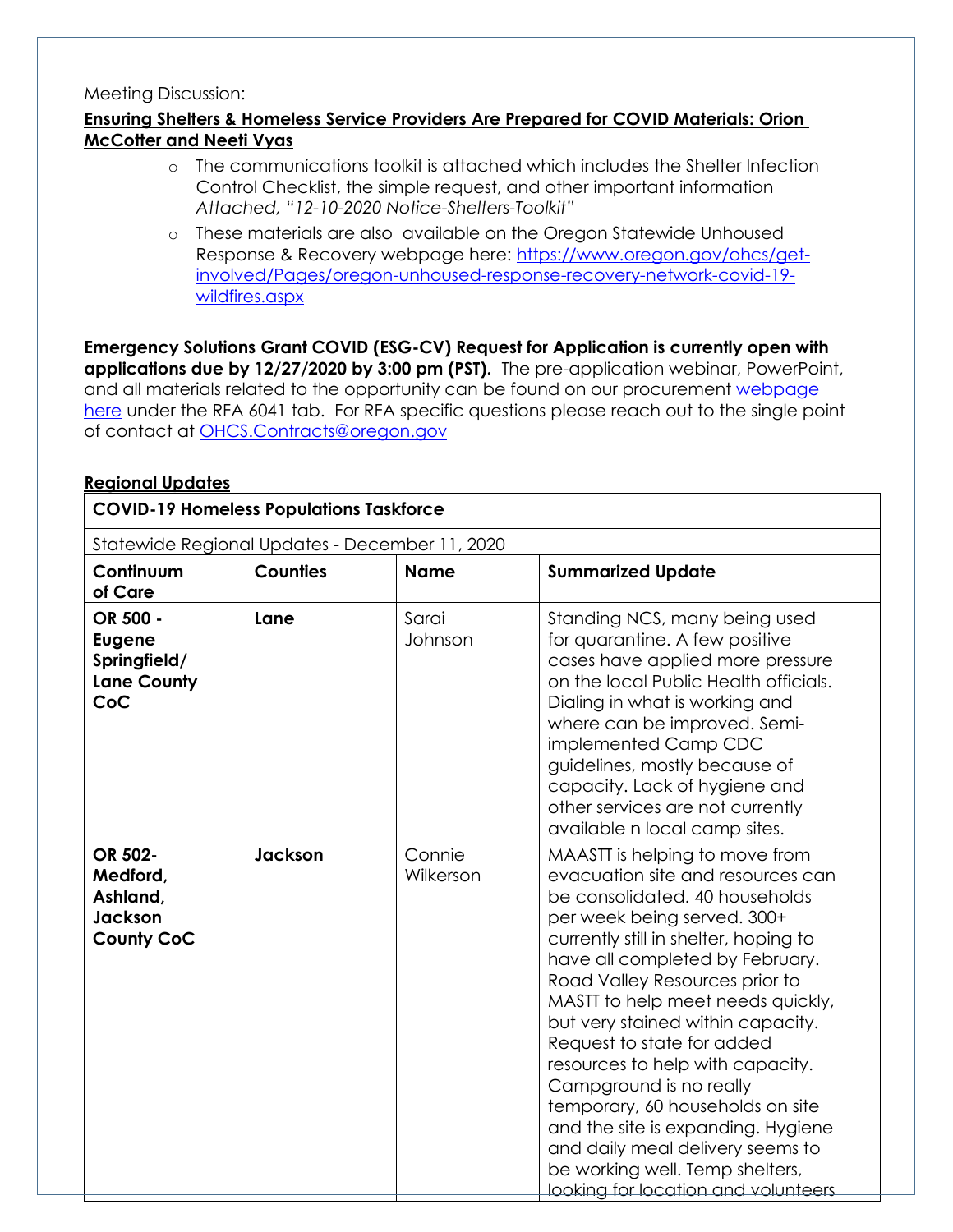|                                          |                    | to open.                                                                                                                                                                                                                                                                                                                                                                                                                                                                                                                                                                                                                                                                           |
|------------------------------------------|--------------------|------------------------------------------------------------------------------------------------------------------------------------------------------------------------------------------------------------------------------------------------------------------------------------------------------------------------------------------------------------------------------------------------------------------------------------------------------------------------------------------------------------------------------------------------------------------------------------------------------------------------------------------------------------------------------------|
| Deschutes,<br>Crook,<br><b>Jefferson</b> | <b>Molly Heiss</b> | Isolation motel for NCS is full, 8<br>Congregate shelters are operating<br>every night within safe COVID<br>guidelines. ESG CV2 application<br>being worked. Rent Relief is out,<br>worried about gap of funding.<br>Eviction moratoriums continues to<br>be a worry. Addressing Point-in-<br>Time (PIT) count within capacity<br>availability.                                                                                                                                                                                                                                                                                                                                    |
| Marion,<br><b>Polk</b>                   | Jan Calvin         | Two project Turnkey application in<br>Marion, 1 in Polk, collaborative<br>ESG-CV2 application. NCS motel<br>program, duration warming shelter<br>have been opened. 18mon use in<br>Salem owned shelter for social<br>distancing beds. 1 outreach<br>worker has tested positive                                                                                                                                                                                                                                                                                                                                                                                                     |
| <b>26 Counties</b><br>(Below)            | Caleb<br>Green     | County will update as needed,<br>continue to support wildfire<br>response and planning on winter<br>warming shelters. HUD awarded<br>exemption from the unsheltered<br>PIT count.                                                                                                                                                                                                                                                                                                                                                                                                                                                                                                  |
| Washington                               | Abby<br>Ahern      | 200 rooms for hotel motel<br>contract, working to get those in<br>place for winter long. Two<br>Congregate sites in the works, but<br>those beds will be limited. SHAP<br>funding and ESG-CV combined<br>within Rapid Rehousing to support<br>shelter capacity and movement<br>from shelter to rapid rehousing. PIT:<br>HUD approved exemption from<br>the unsheltered count and will use<br>coordinated entry to supplement<br>this information. Hope that this<br>furthers our case to HUD that<br>coordinated entry data may be<br>better than doing unsheltered PIT.<br>Local Project Turnkey also being<br>planned. Similar confusion around<br>the ESG pools and allocations |
|                                          |                    |                                                                                                                                                                                                                                                                                                                                                                                                                                                                                                                                                                                                                                                                                    |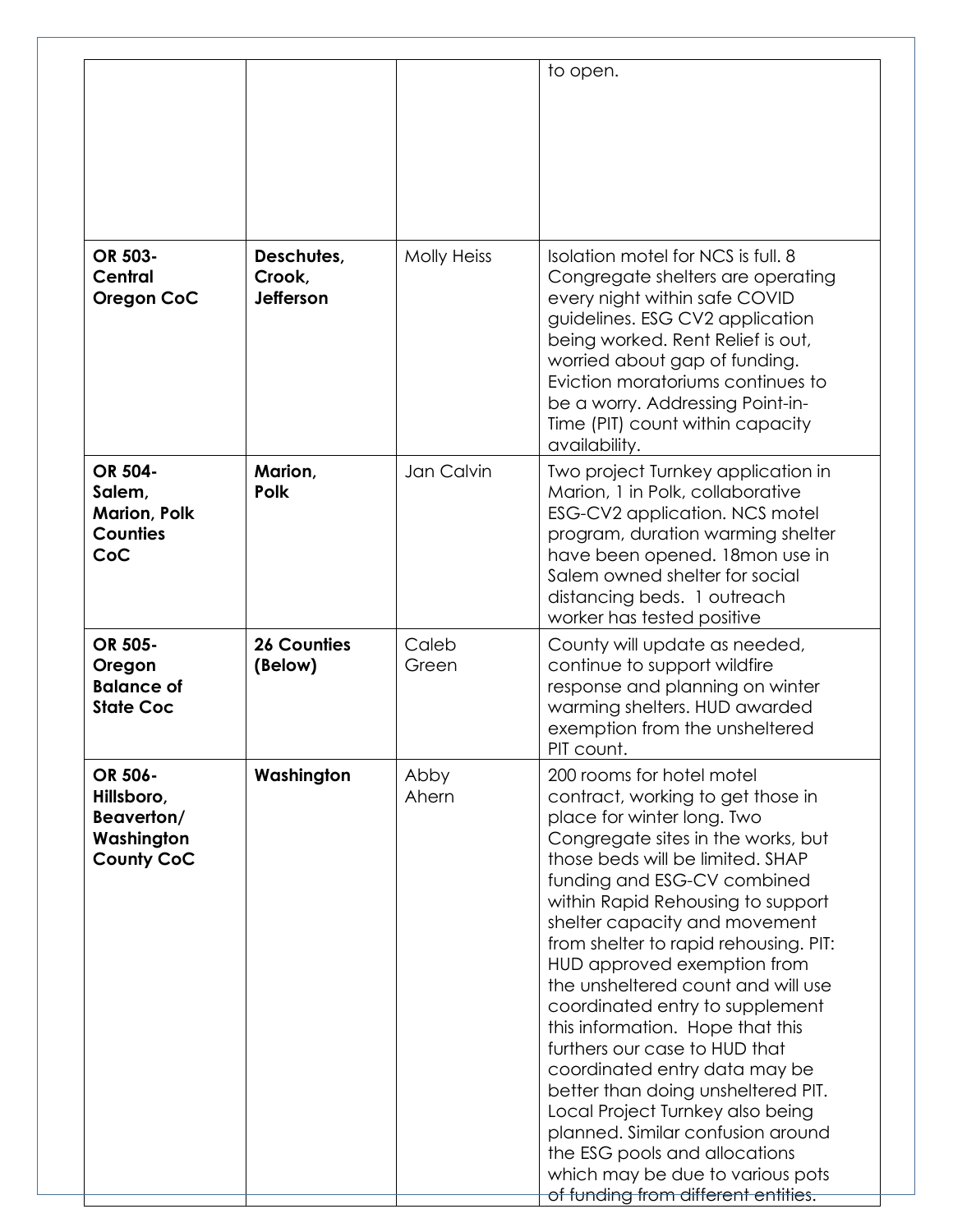| <b>Balance of State</b> | Grant,<br>Union,<br>Wallowa,<br><b>Baker</b> | Rochelle<br>Hamilton      | 15 staff working within the shelter<br>program. Covid positive can<br>referred to hotel/motel program.<br>Working to keep these positive<br>cases validated buy OHA to<br>ensure funding is being used<br>appropriately                                                                                                                     |
|-------------------------|----------------------------------------------|---------------------------|---------------------------------------------------------------------------------------------------------------------------------------------------------------------------------------------------------------------------------------------------------------------------------------------------------------------------------------------|
|                         | Hood River,<br>Wasco,<br><b>Sherman</b>      | Darcy<br>Long-<br>Curtiss | Pallet Shelters are up, Wasco has 6<br>open, serving 12. has more space<br>but having issues with getting city<br>approval for more. More vouchers<br>are being routed through St.<br>Vincent. Program allows for<br>stabilization into March 2021.                                                                                         |
|                         | Josephine,<br><b>Douglas</b>                 | Kelly<br>Wessels          | Staff capacity continues to be<br>tested. Proposal with local<br>partnership, in Josephine county,<br>on ESG-CV applications. This is a<br>time to shine with what we can do<br>in our community. No low barrier<br>shelter in area. Working with local<br>public health authority around<br>encampments protocol, testing<br>and services. |
|                         | Gilliam,<br>Morrow,<br>Umatilla,<br>Wheeler  | Susie<br>Stuvland         | Partnering with local warming<br>shelter to get folks into hotel<br>program. Training staff on<br>technology to utilize resource<br>systems. Working to get a hotel<br>acquired via the Project Turnkey<br>initiative.                                                                                                                      |
|                         | Lincoln,<br>Benton, Linn                     | Peggie<br>McGuire         | Project Turnkey app, 2 submitted.<br>Teams are putting together the<br>ESG app. Rental moratorium, is<br>very concerning to think of how<br>this will impact Oregonians if this is<br>not extended at least until the end<br>of the school year.                                                                                            |

**HUD's Mainstream Housing Choice Voucher** application for housing authorities to apply for tenant-based rental assistance vouchers is open until December 31st, 2020. These vouchers can be used to house non-elderly people with disabilities experiencing homelessness. You can work with your housing authority to ensure they apply and help in creating a system approach to assist people in their housing search and provide wrap-around supports. *Attachment titled, "Mainstream Vouchers –…"*

#### **Point-in-Time Count**

o HUD Special Needs Assistance Program (SNAPs) provided PIT Count Sampling